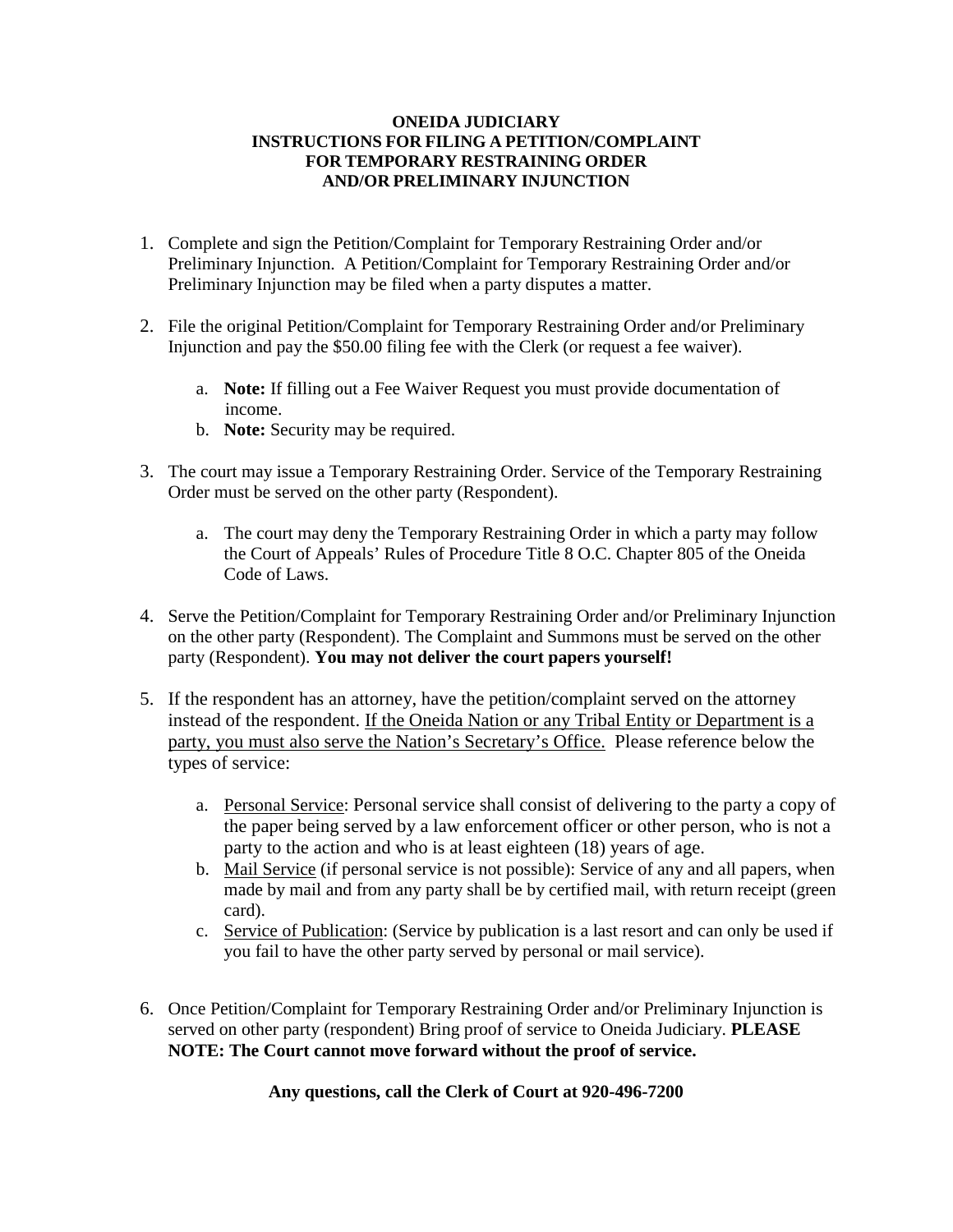# **ONEIDA JUDICIARY-TRIAL COURT PETITION/COMPLAINT FOR TEMPORARY RESTRAINING ORDER AND/OR PRELIMINARY INJUNCTION**

Case No. \_\_\_\_\_\_\_\_\_\_\_\_\_\_\_\_\_\_

I am seeking a: **Temporary Restraining Order** (an injunction enjoining a party from taking action until the court can hear both sides of the issue) Check all that apply.

> **Preliminary Injunction** (an injunction enjoining a party from taking action pending the outcome of a case)

**Petitioner**:  $\Box$  Check this box if more than one Petitioner, attach below information on a separate sheet.

| Enter the name,<br>address and<br>daytime phone  | First name                                                        |       | Middle name | Last name                         | (Maiden name) |
|--------------------------------------------------|-------------------------------------------------------------------|-------|-------------|-----------------------------------|---------------|
| number of the<br>person to be<br>protected. (You | <b>Current Mailing Address</b>                                    |       |             |                                   |               |
| are the Petitioner).                             | City                                                              | State | Zip         | Daytime Phone Number              |               |
|                                                  | Name of person completing Petition (If different from Petitioner) |       |             | <b>Relationship to Petitioner</b> |               |

| Enter the name,<br>address, and<br>daytime phone  | <b>Respondent:</b> □ Check this box if more than one Respondent, attach below information on a<br>separate sheet. |              |             |                            |  |
|---------------------------------------------------|-------------------------------------------------------------------------------------------------------------------|--------------|-------------|----------------------------|--|
| number of the<br>person you are<br>seeking a      | First name                                                                                                        |              | Middle name | (Maiden name)<br>Last name |  |
| Temporary<br><b>Restraining Order</b><br>against. | <b>Current Mailing Address</b>                                                                                    |              |             |                            |  |
|                                                   | City                                                                                                              | <b>State</b> | Zip         | Daytime Phone Number       |  |

## **TEMPORARY RESTRAINING ORDER AND/OR PRELIMINARY INJUNCTION**

**RESPONDENT**

**1.** Please identify the following:

|                         |                                                                             |                         | <b>RESPUNDENT</b>                                                           |
|-------------------------|-----------------------------------------------------------------------------|-------------------------|-----------------------------------------------------------------------------|
| Check all that          | <b>PETITIONER</b>                                                           | Check all that          |                                                                             |
| apply to<br>Petitioner. | Oneida Tribal member<br>(Enrollment No.<br>Married to Oneida Tribal member. | apply to<br>Respondent. | Oneida Tribal member<br>(Enrollment No.<br>Married to Oneida Tribal member. |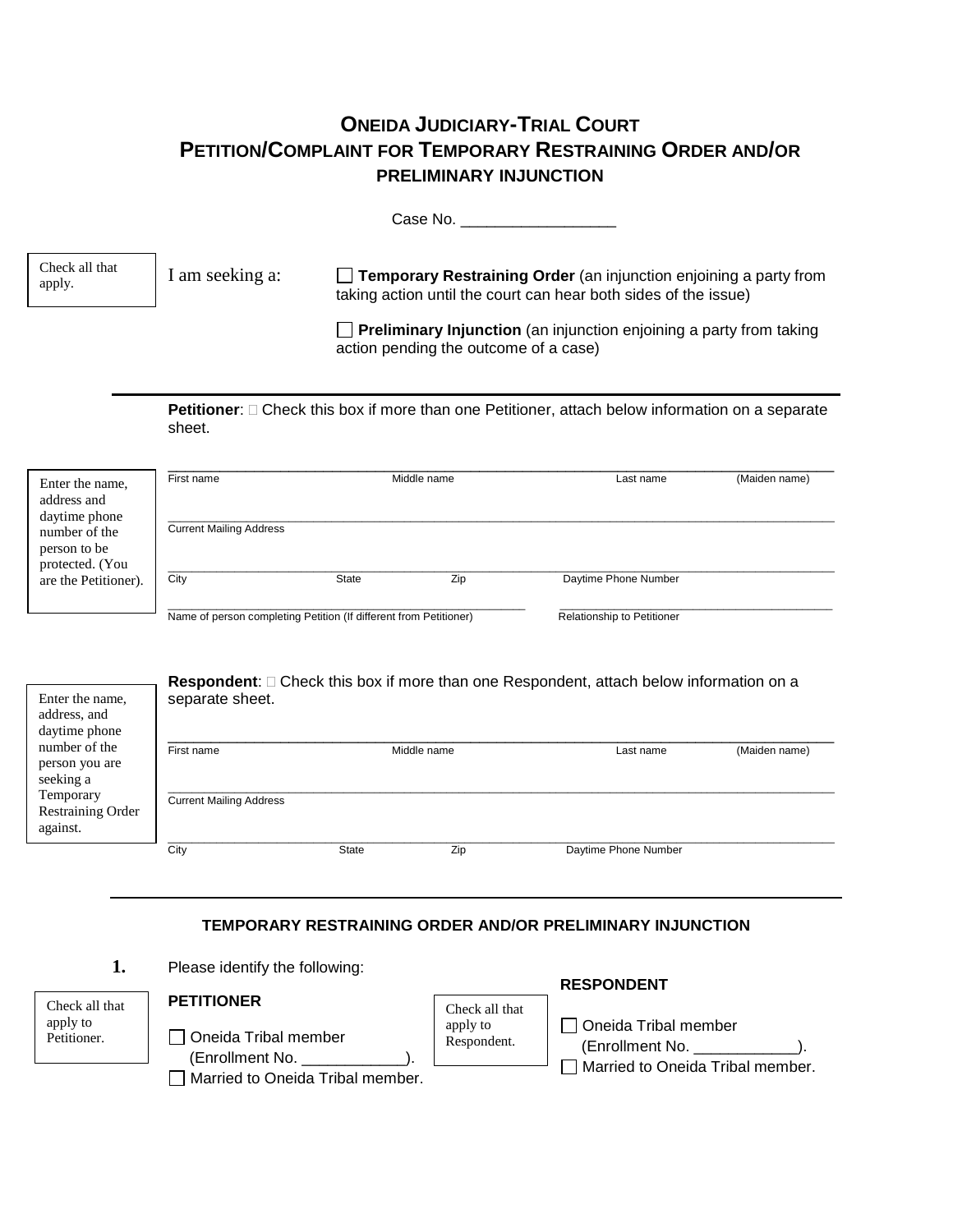|    | Married to a member of a federally<br>recognized Indian tribe who resides<br>on the Oneida reservation.<br>Employee of the Oneida Nation<br>$(\text{Employee No.} \_\_\_\_$<br>Member of a federally recognized<br>tribe and resides on the Oneida<br>reservation.<br>Non-Indian and consent to the<br>jurisdiction of the Oneida Judiciary.<br>Oneida Nation Entity. | Married to a member of a federally<br>recognized Indian tribe who resides<br>on the Oneida reservation.<br>Employee of the Oneida Nation<br>(Employee No. _______________<br>Member of a federally recognized<br>tribe and resides on the Oneida<br>reservation.<br>Non-Indian and consent to the<br>jurisdiction of the Oneida Judiciary.<br>Oneida Nation Entity or Department.<br>(If the Oneida Nation or any Tribal Entity<br>or Department is a party, you must also<br>serve the Nation's Secretary's Office). |
|----|-----------------------------------------------------------------------------------------------------------------------------------------------------------------------------------------------------------------------------------------------------------------------------------------------------------------------------------------------------------------------|-----------------------------------------------------------------------------------------------------------------------------------------------------------------------------------------------------------------------------------------------------------------------------------------------------------------------------------------------------------------------------------------------------------------------------------------------------------------------------------------------------------------------|
| 2. | Did the Petitioner(s) give proper written notice of this action to the Respondent(s)?<br>Yes<br>No.                                                                                                                                                                                                                                                                   |                                                                                                                                                                                                                                                                                                                                                                                                                                                                                                                       |
| 3. | Describe efforts, if any, to give notice to the Respondent(s):<br>(If none, write none)                                                                                                                                                                                                                                                                               |                                                                                                                                                                                                                                                                                                                                                                                                                                                                                                                       |

| Describe what you    |  |
|----------------------|--|
| have done to let the |  |
| Respondent know      |  |
| that you would be    |  |
| filing for a         |  |
| Temporary            |  |
| Restraining Order    |  |
| today.               |  |
|                      |  |

**4.** If notice was not given, explain how immediate and irreparable injury, loss or damage would result to the Petitioner(s):

| <b>SEE ATTACHED</b> |
|---------------------|
|                     |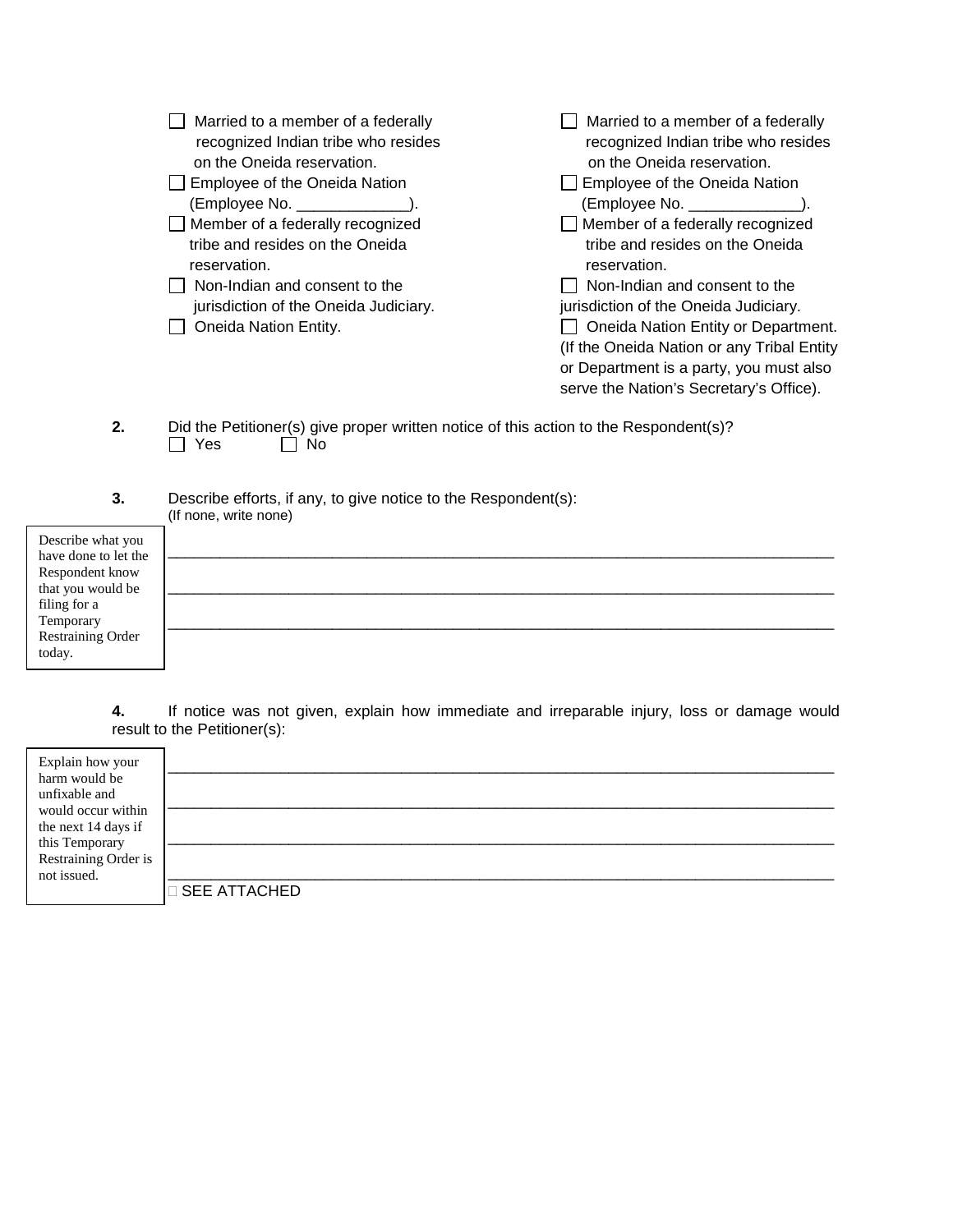### **I request the Court:**

**1.** Issue a Temporary Restraining Order and/or Preliminary Injunction based upon specific facts set out in the Affidavit or this Verified Complaint filed with the Clerk of the Trial Court ordering the Respondent(s) to desist and refrain from:

| Describe<br>specifically what             |                       |
|-------------------------------------------|-----------------------|
| you want the                              |                       |
| Respondent to stop<br>doing and any other |                       |
| requested relief.                         | <b>D SEE ATTACHED</b> |

**2.** Waive the requirement of Title 8 O.C. Chapter 803.35-3 of the Oneida Judiciary Rules of Civil Procedure that I provide security for the issuance of the above Order(s) for the reason(s) that:

| Explain why you<br>should not have to |                |
|---------------------------------------|----------------|
| provide security                      |                |
| (money) to cover                      |                |
| the costs/damages                     |                |
| sustained by the                      |                |
| Respondent if                         |                |
| wrongly enjoined<br>or restrained.    | □ SEE ATTACHED |

I understand that this temporary restraining order automatically expires fourteen (14) days from the date and time it is granted, unless before that time the Court, for good cause entered in the record, extends it for a like period or the adverse party consents to a longer extension. The temporary restraining order may be renewed in the form of an injunction if the Petitioner(s) so requests after notice to the Respondent. Upon two (2) days' notice to the Petitioner(s), the Respondent(s) may apply to the Court to dissolve or modify the temporary restraining order.

Signature of Petitioner

Print or Type Name

\_\_\_\_\_\_\_\_\_\_\_\_\_\_\_\_\_\_\_\_\_\_\_\_\_\_\_\_\_\_\_\_\_ **Date**